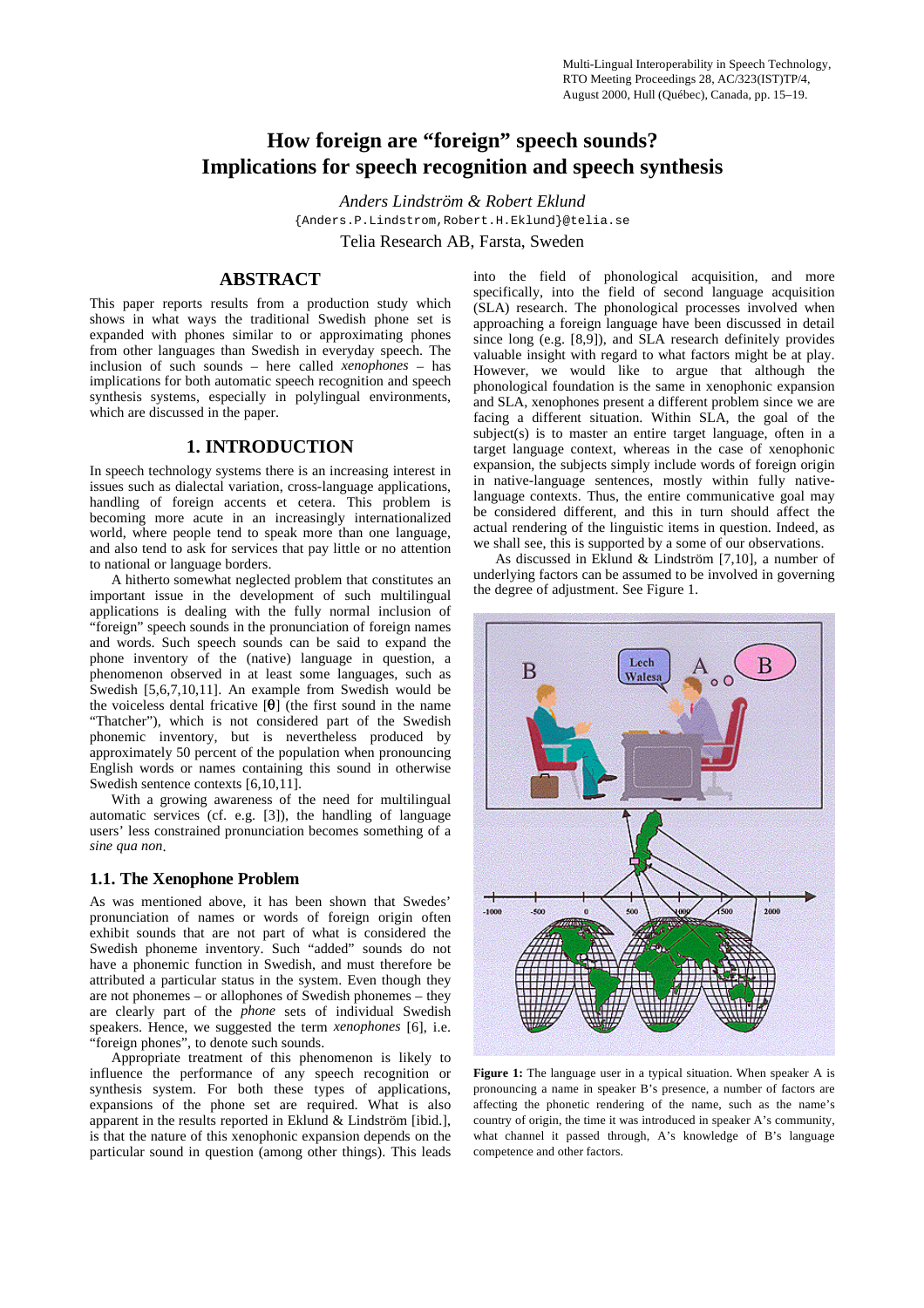Multi-Lingual Interoperability in Speech Technology, RTO Meeting Proceedings 28, AC/323(IST)TP/4, August 2000, Hull (Québec), Canada, pp. 15–19.

These include – but are not limited to – the speaker's competence and performance capabilities with respect to the source language, the speaker's expectations of the listener's competence, the relative social status of speaker and listener, the socio-cultural distance to the country of origin, recency and frequency of the lexical item in question, and similarities and dissimilarities between the phonological systems involved.

#### **2.2. Previous Work**

Despite the fact that the problem is crucial, or even central in some languages, and despite the fact that references are found that date back to the  $16<sup>th</sup>$  century, very little actual work on the phenomenon has been reported.

Maddieson [12] briefly discusses the phenomenon but simply refers to the phones in question (in several languages) as "anomalous" segments.

Abelin [1] discusses how to represent pronunciation of foreign (mainly English) words in *Svensk Ordbok*. She concludes that the English diphthongs  $[\epsilon \tau]$  and  $[0 \tau]$  can be approximated with the Swedish sequences  $[\epsilon j]$  and  $[oj]$ , respectively, but that the English diphthongs  $[3\upsilon]$  and  $[3\upsilon]$  are harder to accommodate. The English phone  $[z]$  is more or less always pronounced as [s] in Swedish, and the English alveolars [r, t, d, n] are normally realized as dentals in Swedish.

Eklund & Lindström [6] describe what English phones Swedes actually use in their speech, and show that a large proportion of Swedish speakers include "non-Swedish" sounds in their production system when pronouncing English words and names. Eklund & Lindström also describe the inclusion of xenophones into the Telia Research concatenative synthesizer.

Möbius et al. [13] mention that the German version of the Bell Labs multilingual TTS system has been augmented with phonetic units outside the German phone inventory in order to cover English and French speech sounds.

#### **2. METHOD**

In order to acquire information and knowledge concerning Swedish speakers' usage of xenophones, and also, to some extent, insight in their expectations on xenophone usage, a production study was conducted. The rationale for looking at production data, we argue, is that knowledge may be gained in several dimensions: Which English phones have an effect of the Swedish subjects' productions? What is the nature of this effect—is the phone repertoire extended or does some kind of segmental mapping take place? Even if a speaker does not produce an English name or word in an accent-free manner, he or she might still do something that clearly lies outside the Swedish phone inventory. By producing something that is neither Swedish nor English, as it were, the speaker is indicating an awareness of the difference between the English pronunciation and a fully rephonematized pronunciation (i.e., "translating" the English sound into its phonetic "counterpart" in Swedish). This provides important information in the "attitude dimension", insofar as it shows that even speakers who do not fully master the production of English sounds might expect these sounds to occur in particular words.

### **2.1. The Linguistic Material**

A set of twelve sentences was constructed containing the 15 English speech sounds [  $tf, dg, f, \overline{3}, \theta, \delta, z, \overline{1}, w, \overline{a1}, \overline{e1}, \Theta0, j\overline{u}u, \overline{a}d$  ]. The two non-English (and non-Swedish) sounds  $[x, a]$  were also included in the material. All these sounds were chosen so that they would differ phonetically from Swedish speech

sounds to varying degrees, and so that none of them would be included in any traditional description of the Swedish phonological system.

The phones were included in commonly known names and words in twelve fully natural Swedish sentences and it was assumed that the words and names in which the xenophones appeared would be known by the bulk of the subjects.

Two example sentences from the material are given below. *Många har Roger Moore som favorit i rollen som James Bond.*

("A lot of people prefer Roger Moore's interpretation of James Bond")

*Intercity-tåget gick direkt från Aachen till Baden-Baden.* ("The Intercity train went straight from Aachen to Baden-Baden")

### **2.2. Recordings and Subjects**

The sentences were included in a much larger session of linguistic material recorded to train the Telia/SRI Swedish speech recognizer as a part of the *Spoken Language Translator* (SLT) project [2,14]. The material was presented under the heading 'Kändisar' (Celebrities), and it can be assumed that subjects were unaware of the fact that their pronunciation was the object of study.

The subjects were all Telia employees or relatives of Telia employees. The age span was 15 to 75. Hi-fi recordings were obtained of more than 460 subjects on 40 different locations covering the whole of Sweden, so that data from all major dialect areas were obtained. In this way a total of approximately 29,000 xenophone tokens were collected. The subjects also filled in forms, providing information concerning educational level, regional origin and so on.

# **2.3. Evaluation**

Three phonetically trained native speakers of Swedish, with an above-average knowledge of English, transcribed the target phones, using a fairly narrow allophonic transcription scheme. So far, 15,202 potential xenophone tokens have been evaluated.

# **3. RESULTS**

Figure 2 shows the proportional distribution of the subjects' productions of the speech sounds  $[a, a, e, a, a]$ ,  $a, a, f, d, g, x, f, g$ ,  $\theta$ ,  $\delta$ ,  $z$ ,  $\alpha$ ,  $\dagger$ ,  $w$ ], where each instance of these has been assigned to one of three categories along the awareness and fidelity dimensions.

Category 1 corresponds to high awareness coupled with high fidelity, production-wise.

Category 3 indicates low fidelity, and probably low awareness, although it may also be the case that some speakers deliberately rephonematize (for normative reasons).

Category 2, high awareness and low fidelity, is interesting, since it represents those speakers who are apparently aware that *something* foreign should be going on, but fail to produce a good enough approximation of the "target" speech sound. Speakers in this category can certainly cause considerable problems for ASR systems.

As can be seen in Figure 2, the distribution over the three categories differs considerably as a function of target phone, and even as a function of each individual "lexical item". It is interesting to note that voiced fricatives are more or less nonexisting, despite the fact that are easy to produce, whereas the more "remote" phones (from a number-of-phonetic-features perspective), from a Swedish point of view, e.g. dental fricatives, are produced by a large number of subjects.

A subset of the data presented here has also been evaluated with respect to which underlying factors might explain the differences in use of xenophones.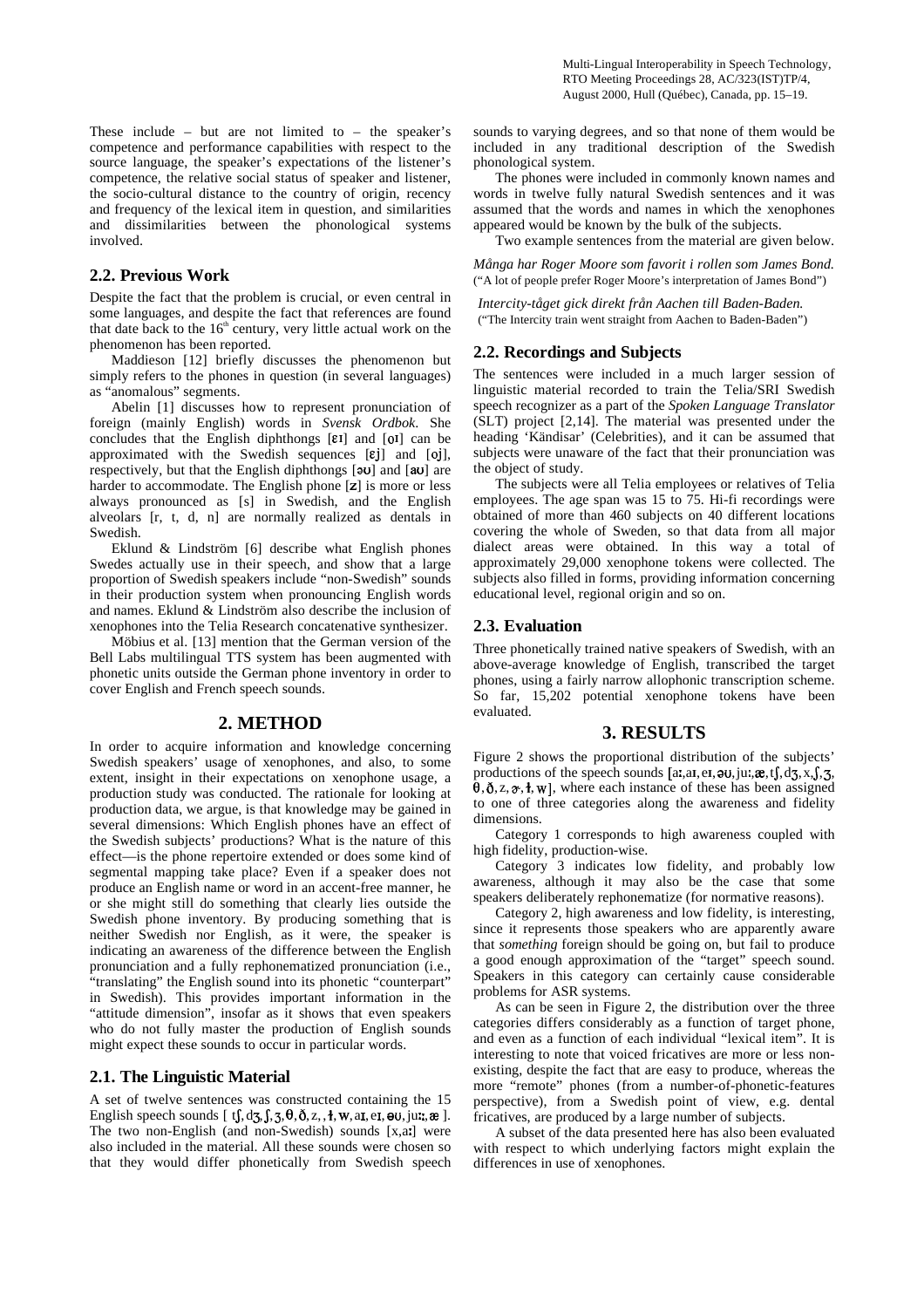Multi-Lingual Interoperability in Speech Technology, RTO Meeting Proceedings 28, AC/323(IST)TP/4, August 2000, Hull (Québec), Canada, pp. 15-19.

Figure 2: For each target English speech sound and each occurrence in the read sentences, the proportional distribution of the Swedish subjects' productions is shown. Based on the similarity between the produced sound and the target phone, the different productions are assigned to one of three categories along two dimensions, the awareness dimension (to what extent people are aware of the difference between Swedish and English pronunciation), and the fidelity dimension (how well they succeed in the production of the foreign sounds). The first category (magenta/dark grey) corresponds to a high awareness among the subjects coupled with a high capability in rendering a sound close to the one in the source language. The second category (green/middle grey) corresponds to the case where the subjects were apparently aware that something "non-Swedish" would be appropriate, but failed to produce a good approximation. The third category (yellow/light grey) corresponds to full adjustment to Swedish.

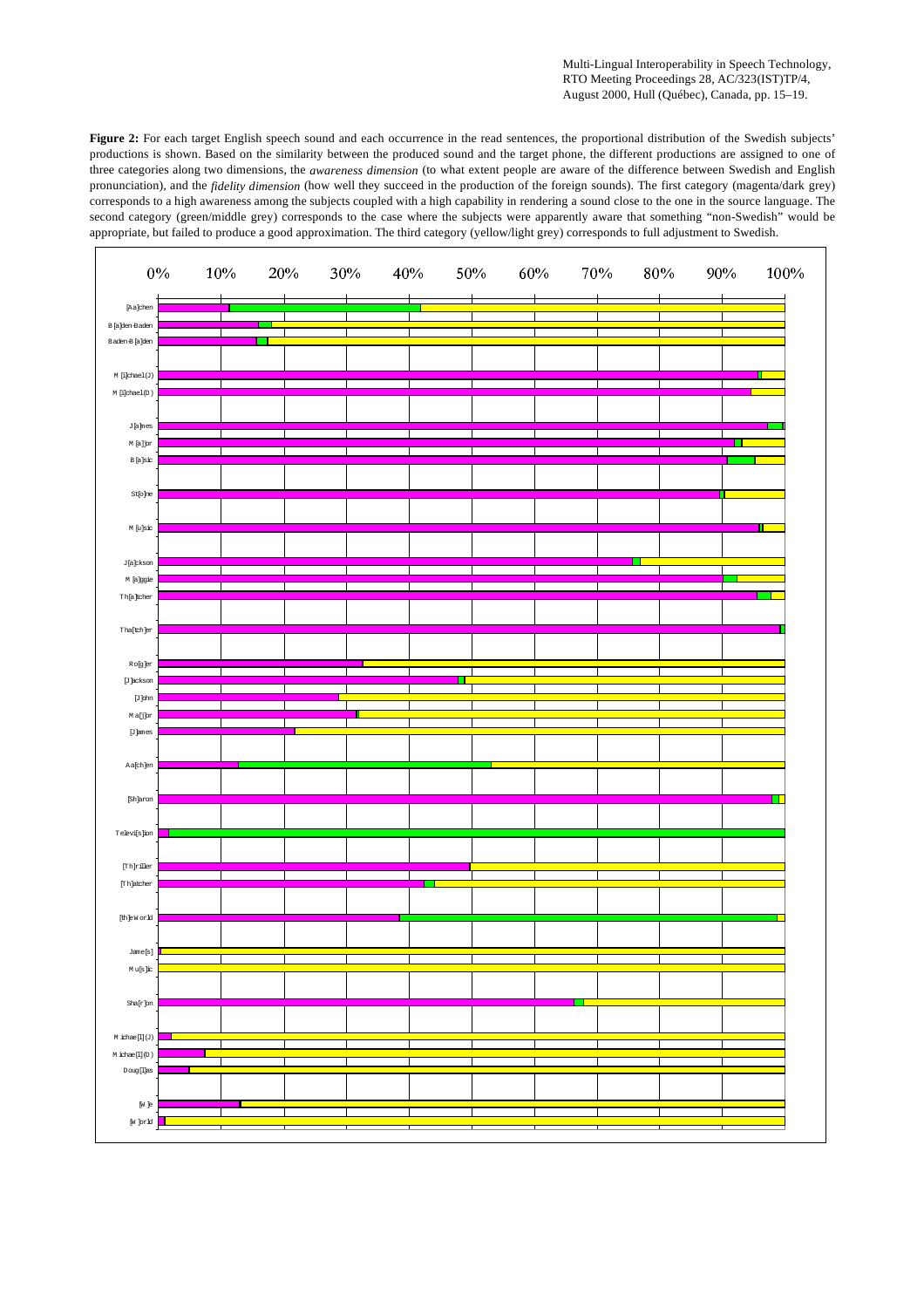Multi-Lingual Interoperability in Speech Technology, RTO Meeting Proceedings 28, AC/323(IST)TP/4, August 2000, Hull (Québec), Canada, pp. 15–19.

Lindström and Eklund [11] showed that age seems to be one factor that systematically affects the productions, in such a way that the youngest and oldest subjects generally produce relatively more category 2 and 3 productions than do the other subjects.

In the same study, no significant gender differences were found, nor were there any systematic regional differences. The last result, however, may be due to lack of control for the variable "educational level", and re-evaluation of the data with that in mind is in the works.

# **4. DISCUSSION**

Xenophones can be discussed and studied from several different angles. From a theoretical perspective, the underlying theoretical issues xenophones raise mainly concern general phonological acquisition, relating to, without being similar to, SLA research.

As indicated in Figure 1, there are a number of underlying factors that can be assumed to be at play in determining the choice of the speaker's pronunciation strategy, and we believe that we have shed some light on the issue of what speakers do when solving this task of finding the socially acceptable level along the awareness/fidelity dimension.

From a theoretical side, the "foreignness" of such sounds can be discussed. If most Swedes use certain sounds in everyday conversation, and/or expect them to be used, how "foreign" are they in the language community? Moreover, in a world that is characterized by increasing international communication – economical, cultural, social – such crossbreeding between languages can be expected to become more and more frequent.

From a more practical side, there are a number of consequences that these observations are bound to have for automatic speech recognition and speech synthesis.

#### **4.1. Implications For Recognition**

A recognizer is facing the entire variety of speech sounds within a given speech community, and the modelling of what it can be expected to hear boils down to a few crucial issues.

First, the standard view on what the Swedish phone set looks like must be reconsidered, since it obviously to a large degree contains sounds normally not considered "Swedish", despite the fact that a large number of Swedish speakers do use them in normal conversation.

To complicate matters further, a word/name of foreign origin and containing foreign – or foreign-similar – sounds can appear in an otherwise Swedish sentence, which means that the recognizer needs to handle phones from (at least) two languages at once. Within the SLT project, a recognizer that is able to handle English and Swedish was developed [4,15,16]. The recognizer is capable of recognizing the odd Swedish word inside an otherwise English sentence, and vice versa.

Another issue is exactly how acute a problem xenophones present to a recognizer. This, of course, depends heavily on the context and discourse. An application like automatic handling of film ticket purchasing would surely need to cope with a large number of xenophones, since most English film titles are not translated into Swedish. Within other domains, such as bookings of summer houses in the Stockholm archipelago, xenophones are not likely to occur at all. Thus, xenophone inclusion for a given application is also an empirical issue.

#### **4.2. Implications For Synthesis**

As opposed to recognition, where the entire variety needs be considered and catered for, a synthesizer probably only needs to cover *one* acceptable variety. The operative word here, of course, is "acceptable". Although it is our belief that a production study provides information in the acceptability domain insofar as it can be assumed that users of speech synthesis systems will be less prone to accept a synthesizer with a lower level of competence than themselves, the only safe method to gain insight in the acceptability domain would be to conduct a perception study. One such method would be to play back to subjects the obtained recordings and ask them rank the pronunciations along a few dimensions, such as intelligibility, "intelligence", pleasantness and so on. It is our belief that a low inclusion level of xenophones might not primarily show up in the intelligibility dimension, but rather present itself to listeners as a synthesizer with a low educational level.

Another problem to consider is that "maximizing" in the xenophone dimension might leave certain listeners behind, especially concerning languages that are not so commonly known as English (e.g. French, German or Russian) and that an appropriate level must be found. It can be assumed that choosing too "high" a level will signal an attitude which would be perceived as high-browed and obnoxious. This, too, needs more studies.

To the best of our knowledge, few attempts to include xenophones in synthesizers have so far been made. As mentioned above, Eklund & Lindström [6] report the inclusion of English xenophones in the Telia Research research synthesizer and Möbius et al. [13] mention the inclusion of a few English and French sounds in the German version of the Bell Labs multilingual TTS system.

#### **4.3. Future Research**

Apart from the perception studies mentioned above, a deeper look into the phonological-regional dimension is needed. The rationale for doing this is that one thing one would want from an intelligent recognizer is that it possess a certain level of predictive power, so that it could "tune in" to a particular speaker's use of xenophones (and idiosyncratic speech behavior in general). However, our observations so far do not provide much hope in that dimension, since the speakers generally do not exhibit a high degree of consistency in their use of xenophones. For example, a phrase like *Diana and Charles* (from the material) may be pronounced with xenophones on *Diana* but not on *Charles*, or vice versa. Thus, our studies so far indicate that xenophone inclusion may appear spot-wise, rather than consistently. However, this asks for more research.

Another thing that awaits studies is to what extent prosodic signaling is employed. Some subjects signaled awareness of the foreignness of the names and words by using a prosodic realization that is influenced by the sourcelanguage, in this case English, either in addition to, or independently of, the use of xenophones. So far, we have not conducted any formal studies of this phenomenon, and the benefits from such knowledge of course require that recognizers make use of prosody, something which currently is not done, at least not to any larger degree.